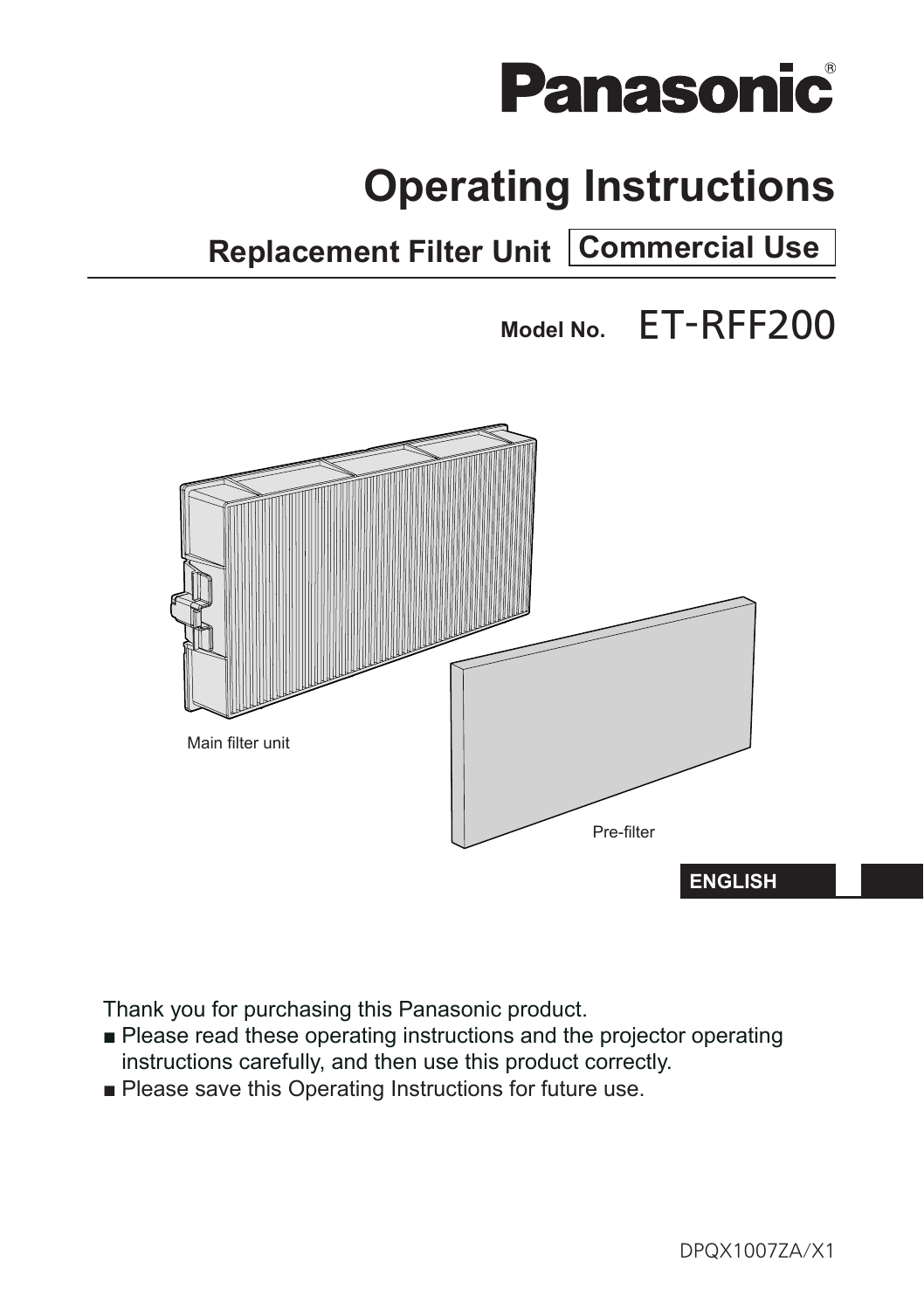## **Replacing the air filter unit**

### **Before replacing the air filter unit**

This product consists of two types of the air filters (each one piece).

- Main filter unit
- Pre-filter

#### **Attention**

- Turn off the power and disconnect the power plug from the wall outlet before you replace **the air filter unit.**
- When replacing the air filter unit, make sure that the projector is stable, and work in an environment that is safe, even if you drop the air filter cover, the main filter unit or the pre-filter.
- Do not put anything into the air vents. Doing so may result in malfunction of the projector.

**Note**

• Illustrations contained in this manual that show the projector may differ from the actual objects they depict.

### **How to replace the air filter unit**



Air filter cover Main filter unit compartment and the projector's air intake port



**Fig. 1**

- **1) Turn off the power of the projector and set the <MAIN POWER> switch to <OFF> and disconnect the power plug from the power outlet.**
	- $\bullet$  When the power is turned off, be absolutely sure to follow the procedure described in "Switching off the projector" in the operating instructions of the projector.

### **2) Remove the air filter cover (Fig. 1).**

- Pull out the air filter cover from the hook of the projector while slightly pushing upward the tabs of the air filter cover and open it in the direction of the arrow in figure.
- When pulling open the air filter cover, be sure to firmly hold the air filter cover with your hand. Opening the air filter cover quickly may result in the cover falling.

### **3) Remove the main filter unit.**

- Pull out the main filter unit from the tabs of the projector while slightly pressing the knob at the center of the frame at the connecting terminal side (rear side) inward as shown by the arrow, and remove the main filter unit. (Fig. 2)
- After pulling out the main filter unit, remove foreign objects and dust from the main filter unit compartment and the projector's air intake port if there are any.

### **4) Remove the pre-filter from the air filter cover.**

- Put your finger in the groove and remove the pre-filter from the claws. (Fig. 3)
- After removing the pre-filter, remove foreign objects and dust if there are any on the air filter cover

### 2 - ENGLISH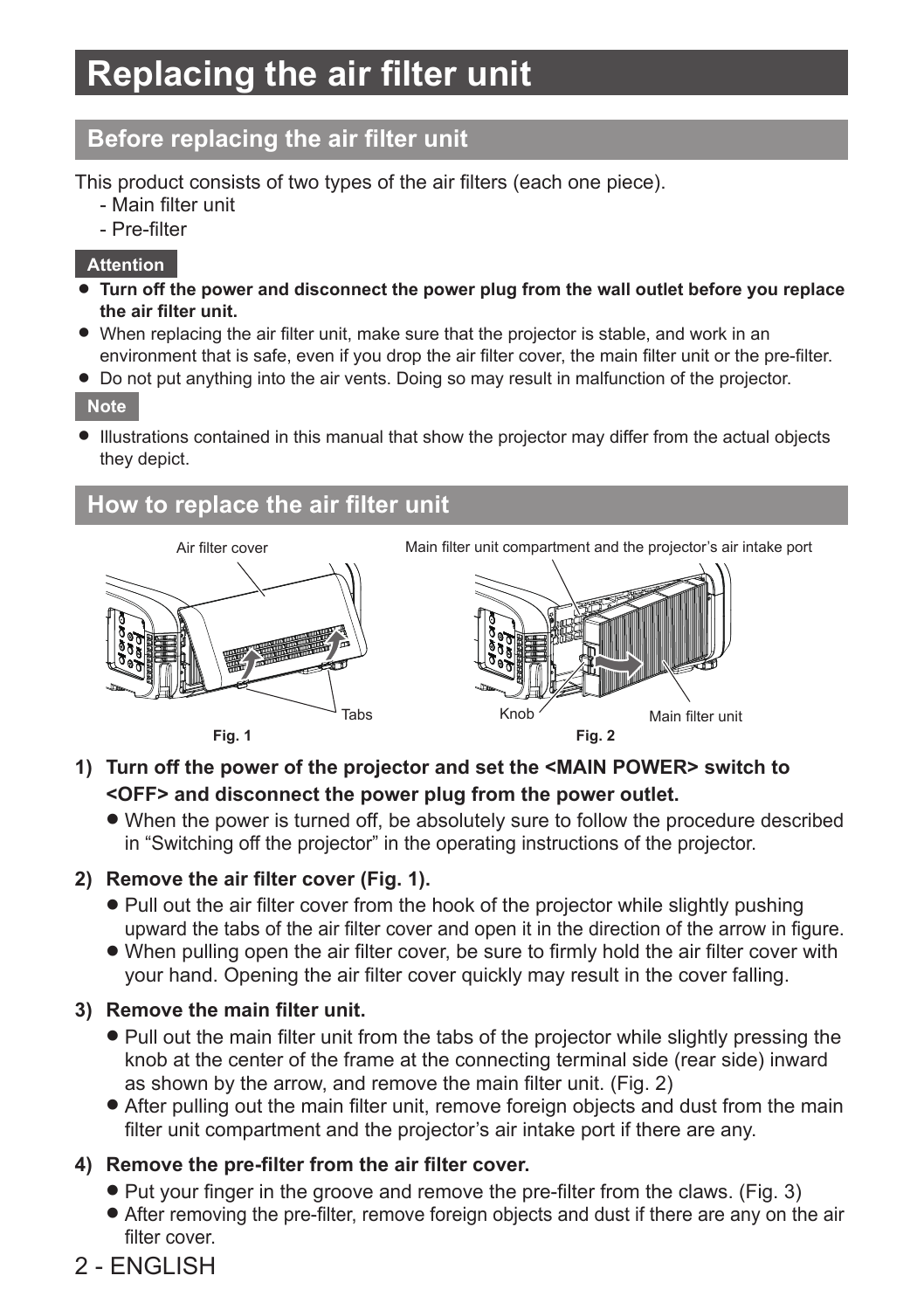### **Replacing the air filter unit (continued)**



#### **5) Attach the unused main filter unit to the projector.**

- Perform Step 3) in the reverse order.
- Push in the main filter unit securely until it clicks into place.

#### **6) Attach the unused pre-filter to the air filter cover.**

- There is no specification of the front and back for attaching the pre-filter.
- $\bullet$  Put the pre-filter into the claws (3 places) on one side of the air filter cover (Fig. 4), and then push each portion slowly in the direction of the arrows into the claws (3 places) on the other side (Fig. 5). Please make sure that there is no damage or deformation at the contact areas of the pre-filter with the claws when attaching it.



- **7) Attach the air filter cover to the projector.**
	- **Perform Step 2)** in the reverse order to close the air filter cover, and push in the air filter cover securely until it clicks into place.
- **8) Connect the power plug, set the <MAIN POWER> switch to <ON>, and press the power button <** $\langle \cdot | \cdot \rangle$  **on the control panel or on the remote control to turn on the power and start the projection.**
- **9)** Press the <MENU> button to display the main menu, then press  $\triangle \blacktriangledown$  to select **[PROJECTOR SETUP].**
- **10)Press the <ENTER> button.**
- 11) Press  $\triangle$  **v** to select [FILTER COUNTER].
- **12)Press the <ENTER> button. • The <b>[FILTER COUNTER]** screen is displayed.
- 13) Press  $\blacktriangle$  **v** to select [FILTER COUNTER RESET].
- **14)Press the <ENTER> button.**
	- **The <b>[FILTER COUNTER RESET]** screen is displayed.
- **15)Press** qw **to select [OK], then press the <ENTER> button.**
	- The filter usage time is reset.